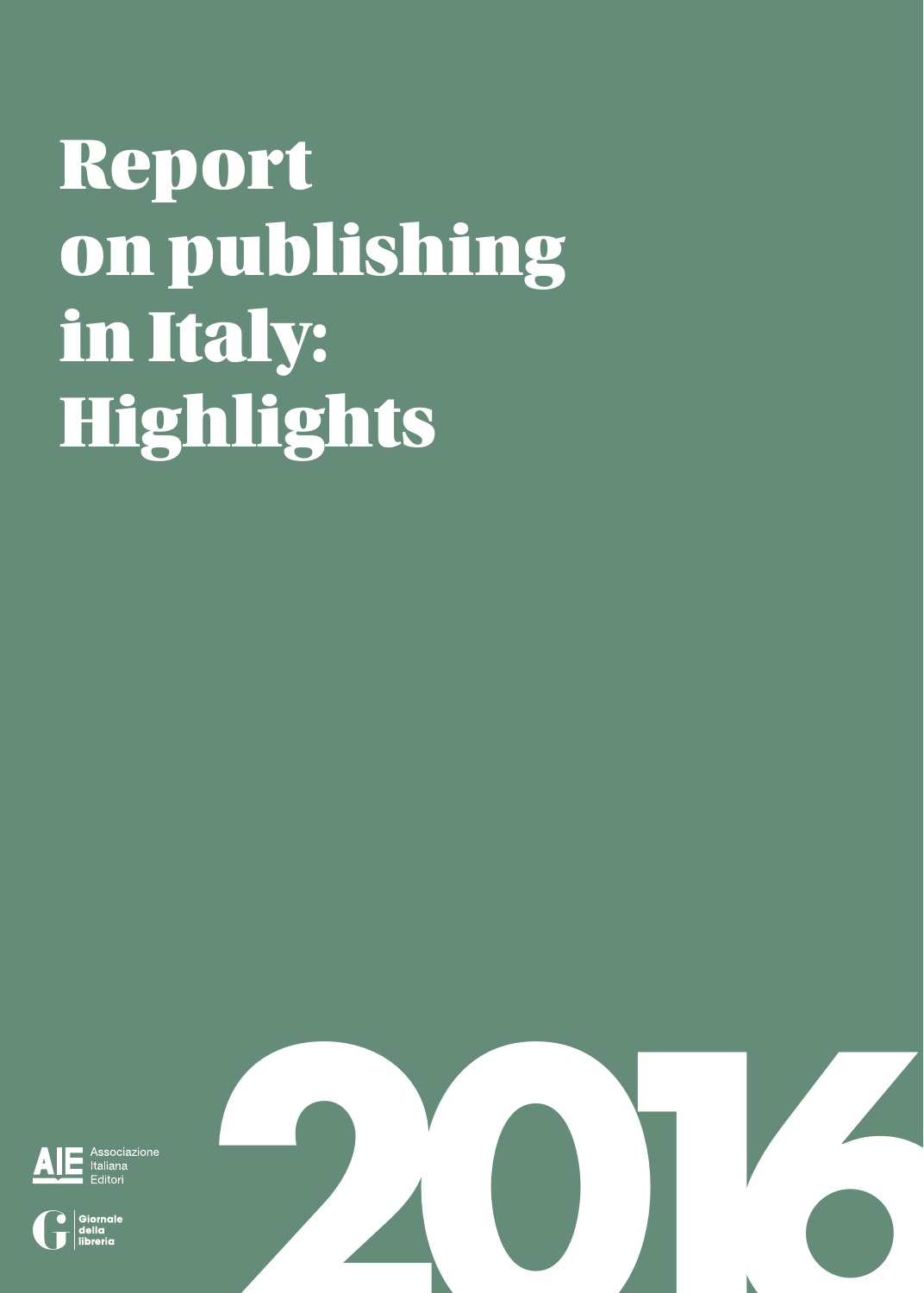# **Contents**

| 3                      | The year of return<br>to growth       | 7  | Book reading on<br>the rise    | 11 | $2015$ : return to<br>growth                     |
|------------------------|---------------------------------------|----|--------------------------------|----|--------------------------------------------------|
| 4                      | An increase in<br>production          | 8  | and e-book<br>form part of the | 12 | The market for<br>e-book and digital             |
| 5<br>How production is |                                       |    | diet                           |    | publishing                                       |
|                        | changing: e-books<br>and translations | 9  | The impact of<br>technology    | 13 | How sales<br>channels are<br>changing            |
| 6                      | How sale and                          | 10 | Mobile                         |    |                                                  |
|                        | acquisition of right<br>is changing   |    | technologies                   | 14 | Growth continues<br>in 2016, but<br>remains weak |

This Summary features a selection of numbers regarding the publishing market in 2015 and in the first months of 2016. The figures and a detailed analysis of the facts that characterized last year are published in the Report on the state of publishing 2016 available in digital version in the main online stores.



Realized by AIE (Italian Publishers Association) in cooperation with ICE -Italian Trade Agency to substain Italian Publishing sector abroad.

Associazione italiana editori Research Department / Ufficio Studi

Collaborators: Giovanni Peresson, Antonio Lolli, Camilla Pelizzoli, Alessandra Rotondo

Translation by Kiaran O'Malley

Special thanks to IE Informazioni editoriali and Nielsen for data and info supplied

Layout: Ediser srl (Milano)

Cover design: zampediverse (www.zampediverse.it)

© Associazione italiana editori, 2016 © Ediser srl, 2016 Ediser srl – Corso di Porta Romana 108 - 20122 Milano - Italy www.aie.it Tel. +39.02.89280800 - Fax +39.02.289280860 e-mail: segreteria@aie.it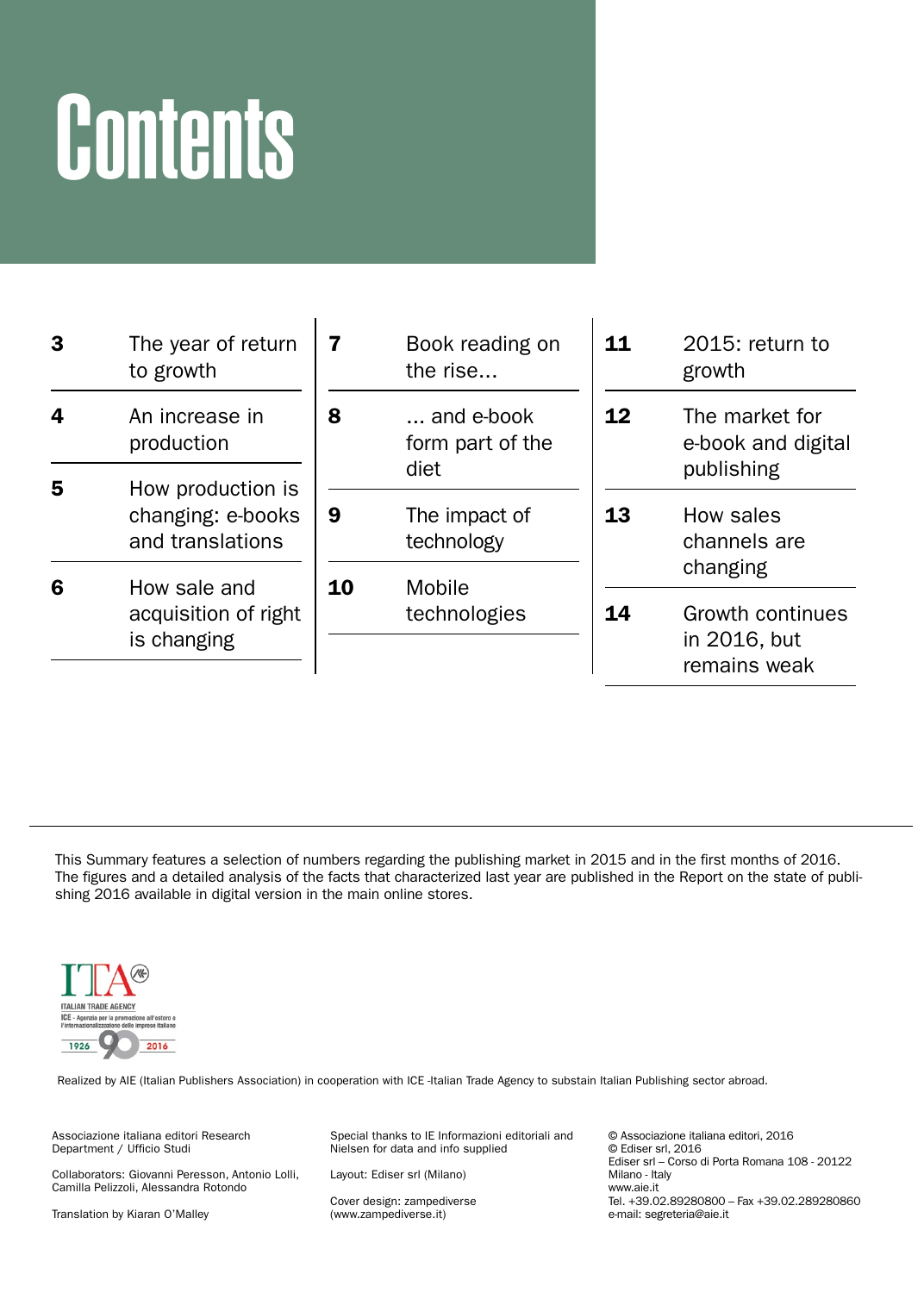# *The year of return to growth*

For the first year since 2010 Italian publishing (including books and digital publishing content, miscellaneous, educational books etc.) returned to positive figures. Growth of barely 0.5% was modest but nevertheless a turning point which was also confirmed in the first half of 2016. There remains a wide gap to fill. In 2011 the total value of the market at cover prices was 3.236 billion euros. Last year it rose to 2.680 billion from the 2.667 billion to which it had fallen in 2014 (+0.5%). In four years the industry as a whole lost almost 556 million euros. The trade channels (bookshops, large scale retailers, online bookstores), the ones which are best monitored, witnessed lost sales of 230 million euros and 18.2 million copies.

Weak and slow growth (also in 2016) delays recovery of preceding values to some time in the future. A requirement which has to be faced up to throughout the entire industry is the need to do more with fewer resources. This is also because the structural problem of our market remains unresolved. Among the major publishing industries we are the one which has the weakest potential market (i.e. readership). Although growing in 2015 (+1.2%), it still consists of a mere 42% of the population who are readers (about 24 million people).

Besides, the economic environment - including economic growth in the country (with GDP in 2016 forecast to be about +1%), the propensity of households to consume, the climate of confidence about the future, loss of purchasing power and levels of employment (although they may be improving) – does not yet provide a sufficient base to have a positive impact on the industry.

Can we console ourselves with the digital market? Yes, partially, although it isn't able to turn the situation around. It is certainly true that the e-book market is growing in terms of sales and value. Nevertheless it continues to be slower than anticipated. And it does not compensate for the loss of value (and volumes) in paper. The digital market as a whole (e-books, databases and b2b web services for the professional sector) is worth 279 million euros, 11% of the total market. But not even this is enough to rebalance overall performance.

The fact is that Italian publishing suffers from certain "genetic faults". First among them is the fact of being the only publishing industry among major western nations which has a market limited to its own linguistic area and one, furthermore, with low levels of readership, given that 58% of the population say that they read no books. In addition, the level of general literacy is continually below the average for OECD countries. One thing is certain: if we are to talk about recovery, it's taking place against a competitive background – both domestic and international – which is radically different from that of 2010: new assortments and literary genres; changes equally great in numbers of titles and print runs; commercial spaces and services profoundly re-imagined; customer communications aimed at a more fluid public. Traditional forms of exchange have been overtaken by ones which go beyond simple economics. Meanwhile the data that the sales network is beginning to offer tends increasingly towards a redefinition of traditional marketing levers from the perspective of "one-to-one mass marketing".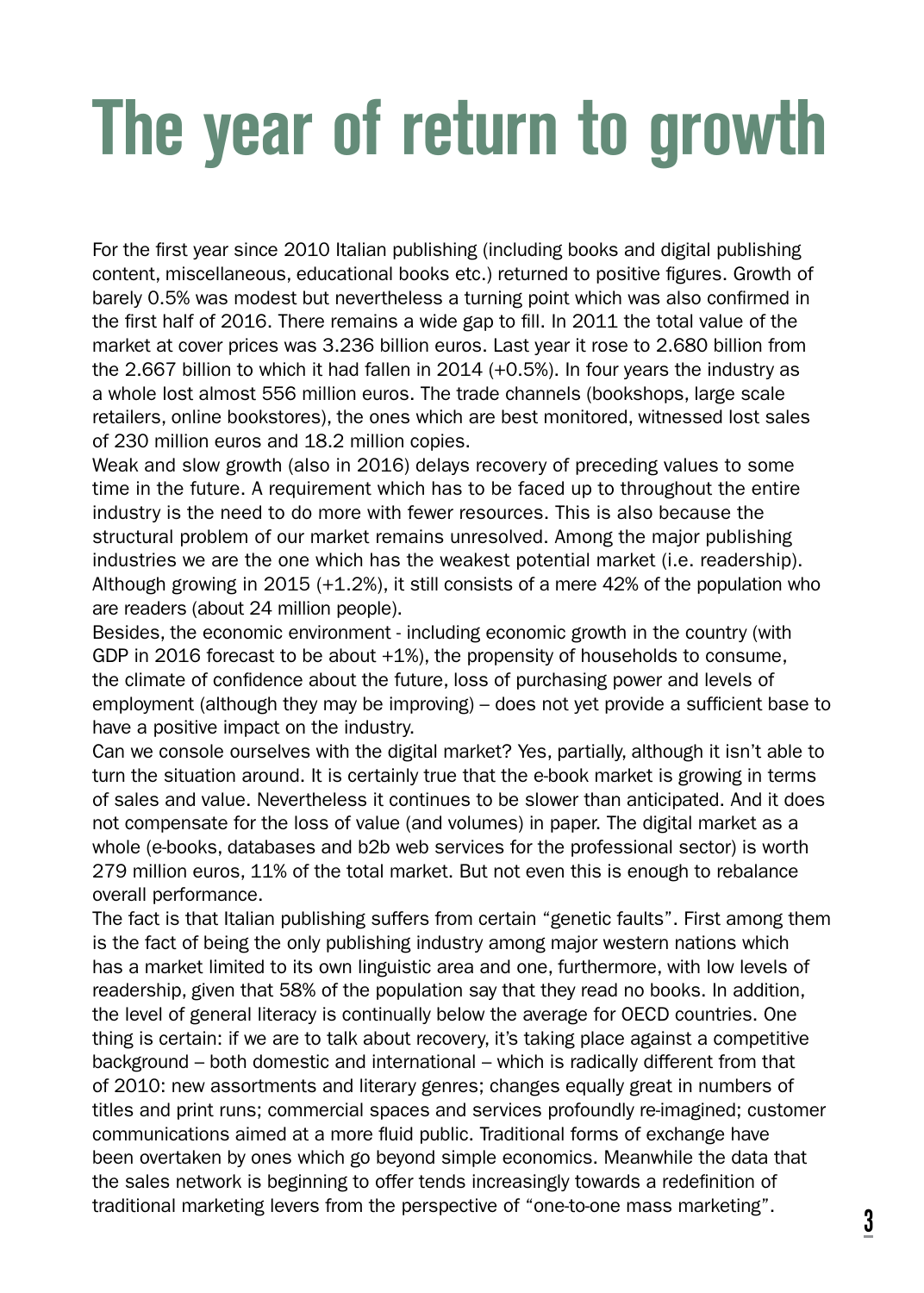# *An increase in production*

In 2015 Italian publishing houses published 69,886 titles (new books and new editions of miscellaneous adult and children's books as well as educational titles, excluding e-books) with a value which grew (+1.5%) compared to 2014. The engine of growth in the miscellaneous field came from the children's sector (+16.9%, excluding YA), fiction (+9.9%) and practical non-fiction (+9.6%). The fall in specialist non-fiction continued with almost two thousand fewer titles over three years. In 2015 906,481 titles were on sale (+5.2% over 2014, excluding

e-books). In the five years since 2010 the stock of titles declared as available grew by over 237,000 works: +35.4%. 146.3 million copies were printed and distributed, a fall of -18.5% on the previous year.

New books accounted for 63.2% of titles and 59.8% of copies (previously 67.9% and 64.3% respectively).

Average cover prices (on production), which had fallen consistently since 2010 (-14.7%), showed a slight growth in 2015, rising from 17.37 to 18.41 euros.

#### Composition and trend in production of miscellaneous books Values in numbers of titles and in %



\* Excluding production of educational books

Source: Elaboration by Ufficio studi Aie of data from IE-Informazioni Editoriali



Also in the 2016 Report:

- production of books by sector (Fiction, Children, Specialist non-fiction etc.) and sub-sector

- trend in average price
- paperbacks, supercheap editions, self publishing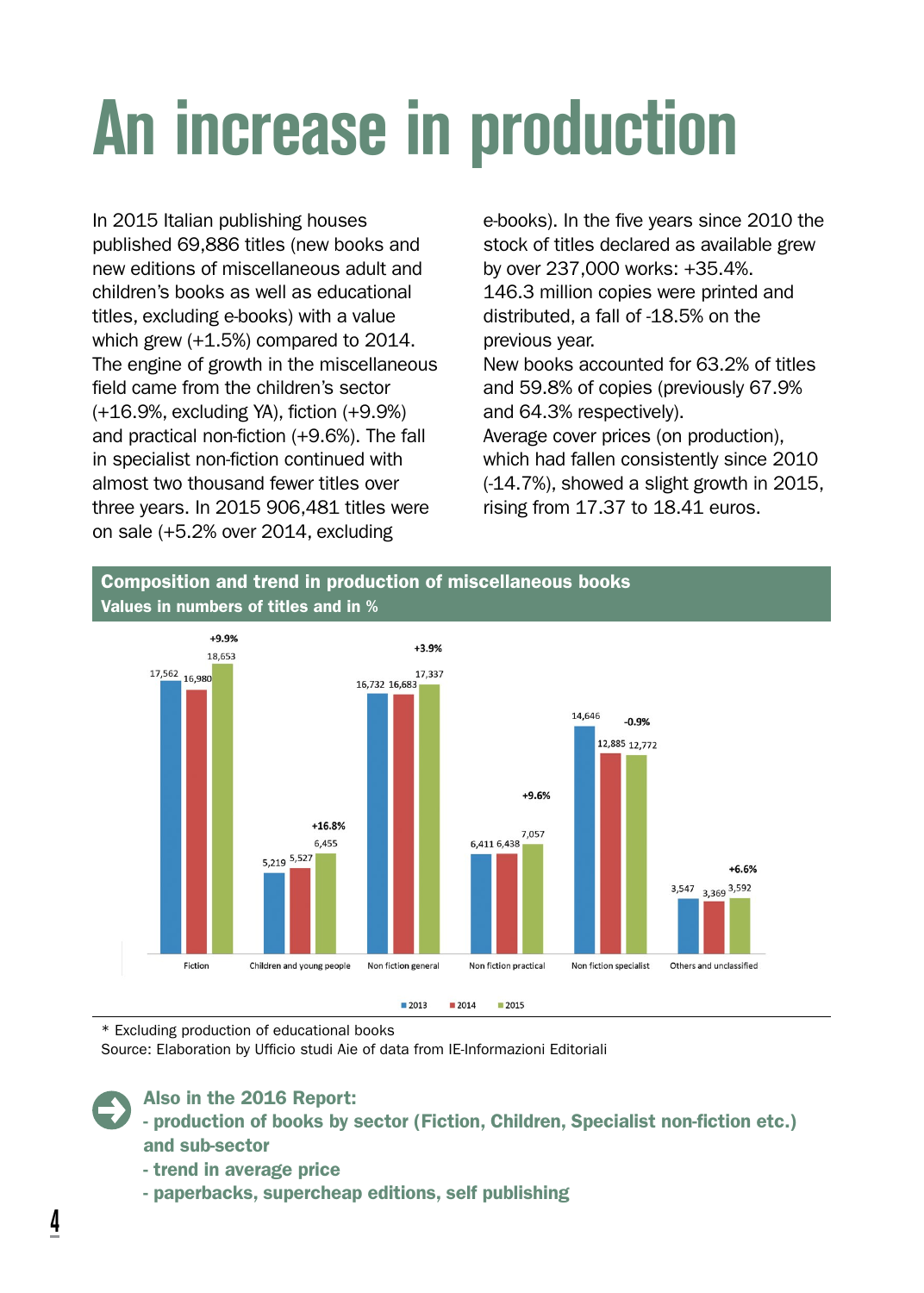### *How production is changing: e-books and translations*

In 2015 56,145 e-book titles were published (44,733 in 2014, 30,382 in 2013).

If we look at the production of e-books including all the various publication formats ("manifestations" such as ePub etc.), 62,544 titles were put on the market in 2015.

E-books (in all "manifestations") represent today 25.1% of titles on sale; in 2010 the figure was 2.5%.

The average price of an e-book is 6.65 euros (-1.6%). The 6.65 euro e-book price (excluding promotions etc.) compares with an average hardcover price of 18.41 euros and paperback price of 10.39 euros.

#### Production and offer of e-books Values in numbers of titles and in % E-book titles published 56,145 E-books published in all manifestations 62,544 E-books in catalogue 227,450 % e-books of titles on sale in 2015 25.1% % e-books of titles on sale in 2010 2.5% Average cover price of an e-book 6.65 euro (-1.6%) Average cover price of a book 18.41 euro (+6.0%)

Source: Elaboration by Ufficio studi Aie of data from IE-Informazioni Editoriali

| Language areas for translations of<br>miscellaneous adult and children's<br>books<br>Values in % |       |
|--------------------------------------------------------------------------------------------------|-------|
| % translations from                                                                              | 17.6% |
| other languages                                                                                  |       |
| Languages from which                                                                             |       |
| they are translated:                                                                             |       |
| <b>English</b>                                                                                   | 56.5% |
| French                                                                                           | 14.2% |
| German                                                                                           | 8.8%  |
| Spanish                                                                                          | 4.1%  |
| <b>Slav languages</b>                                                                            | 1.3%  |
| <b>Other languages</b>                                                                           | 15.0% |
|                                                                                                  |       |

Source: Elaboration by Ufficio studi Aie of data from Istat

There has been a significant drop in titles published which are translations from other languages: from 25% in 1995, 23% in 2000, down to 17.6% today. The languages of the historically important publishing industries, and English in particular, remain the majority (84.9%), although down from 91.2% in 2005. An indication of the growing interest of Italian publishing, and its readers, in becoming involved in other forms of literature and culture is the proportion of translations from "other languages", up from 5.9% in 2010 to 15% of titles published today.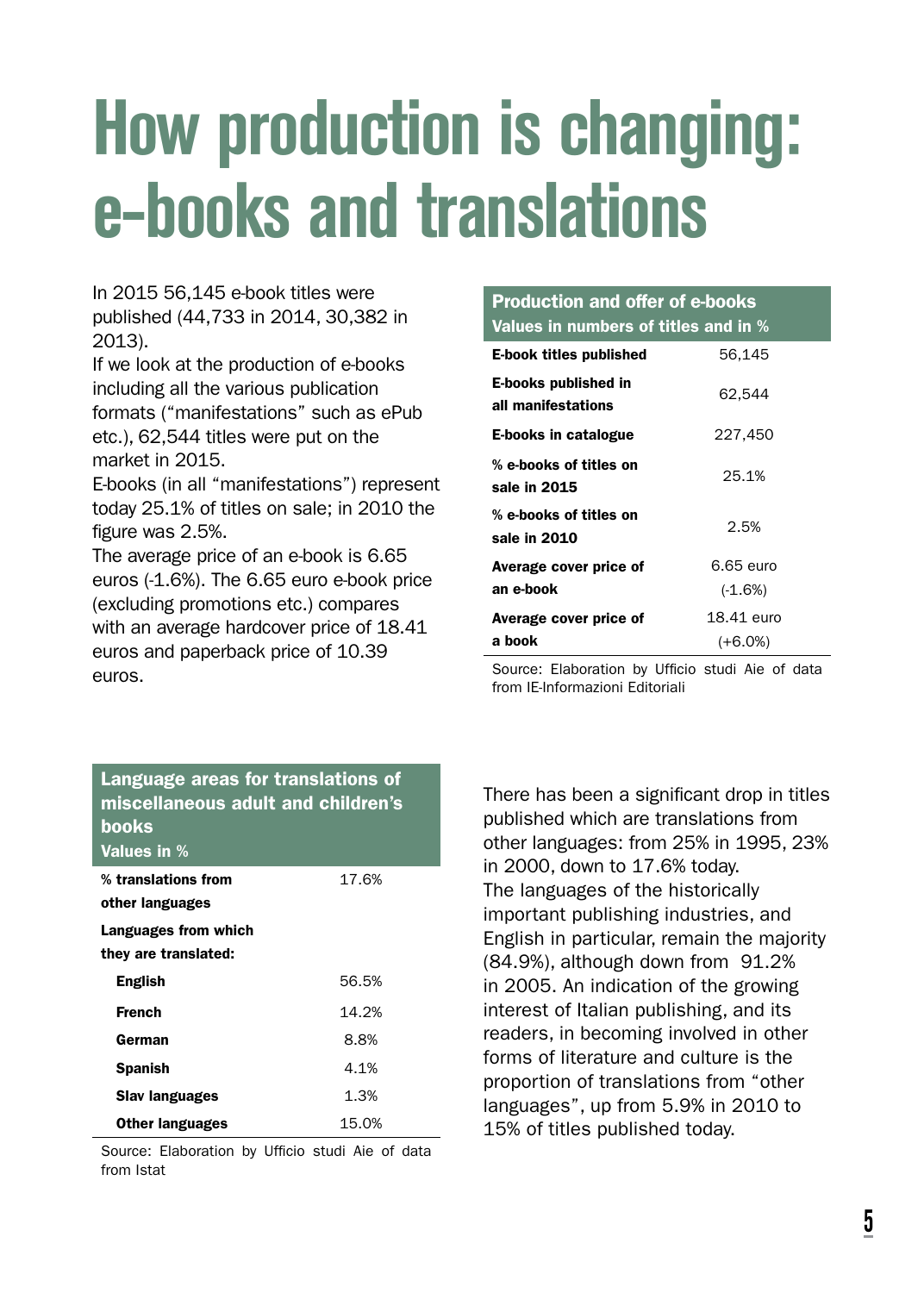### *How sale and acquisition of rights is changing*

Together with a declining dependency on foreign publishing in building up catalogues there's an increase in sales of rights abroad (especially in the sectors of illustrated books and books for children and young people): +228.6% (since 2001) as opposed to  $+97.9\%$  in acquisitions of rights.

In 2001 3.2% of titles published by Italian publishing houses found an export market. By 2015 this figure had risen to 9.5%.

In the face of a domestic market declining in terms of value and copies sold, Italian publishers have sought to exploit the "made in Italy" (or "copy in Italy") reputation, based on exceptional publishing qualities in illustration, narrative, photography, graphics etc. In certain sectors (children's books, illustration, lifestyle and some fields of fiction) "copy in Italy" is the finest expression of the variety and range of a quality offer.

#### Sale and acquisition of rights : 2001-2015\* Values in numbers of titles and in %



\*From 2001 to 2007 surveys carried out by Doxa for ICE and Aie; 2007-2014 Aie surveys only of numbers of titles; 2014-2015 Aie-Ediser survey for Italian Trade Agency ICE Agenzia for the internationalisation and promotion abroad of Italian companies. For 2014 values of the two surveys have been maintained. Source: Elaboration by Ufficio studi Aie

- imports-exports of rights for Italian authors
- trends in publishing geopolitics and support for translations
- trade fair effects and missions abroad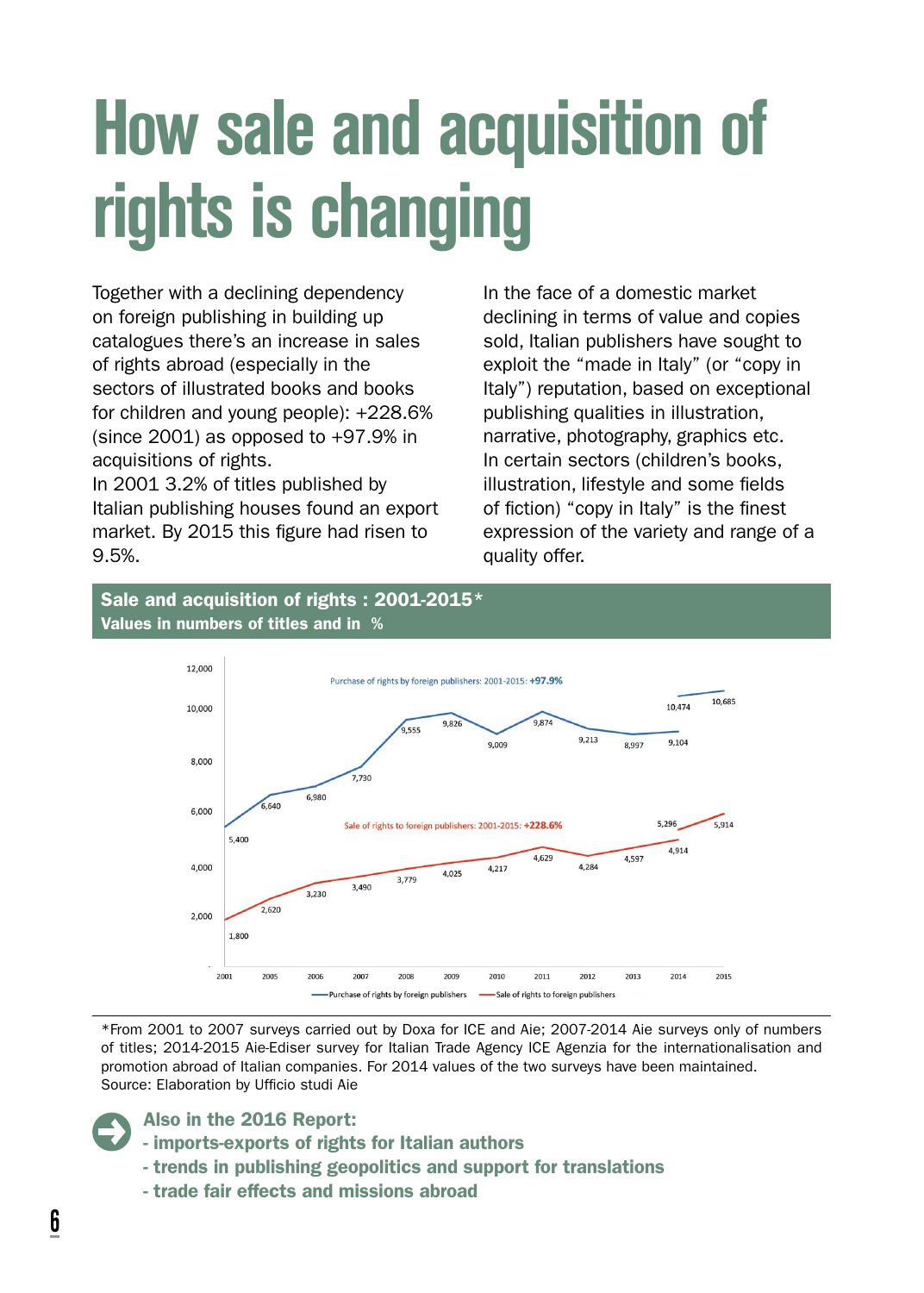# *Book reading on the rise...*

For the first time since 2010 there has been a halt in the decline of the number of people (6 years +) who say they have read "at least one non-school book" over the previous 12 months. The rise was +1.2% compared to 2014. The number of weak and occasional readers rose (+2.4%) whereas strong readers (over 12 books per year) recorded a fall of -3.2%. This indicates that book reading retains a certain "value" even among those who have felt the effects of the crisis most severely, have educational qualifications and low incomes. It is not clear to what extent these results are the fruit of processes connected to changing uses

of people's time, to mobile technologies (smartphones), to substitution (abandonment of the book for the e-book) or rather integration between different forms of reading done on different devices.

Paper and digital have become simply part of the environment in which the reader/customer exists, not rivals but interchangeable depending on the occasion or needs of the moment. The low reading index represents the main problem for growth in Italian publishing in that it means having a market which is potentially more restricted than that of other comparable European publishing industries.

Also in the 2016 Report:

- book reading by age band, gender and geographical area
- the "quality" of reading

Trend in book reading: 1995-2015

- reading in the major countries

- the relationship between reading books and use of technologies (web, devices etc.)



Source: Elaboration by Ufficio studi Aie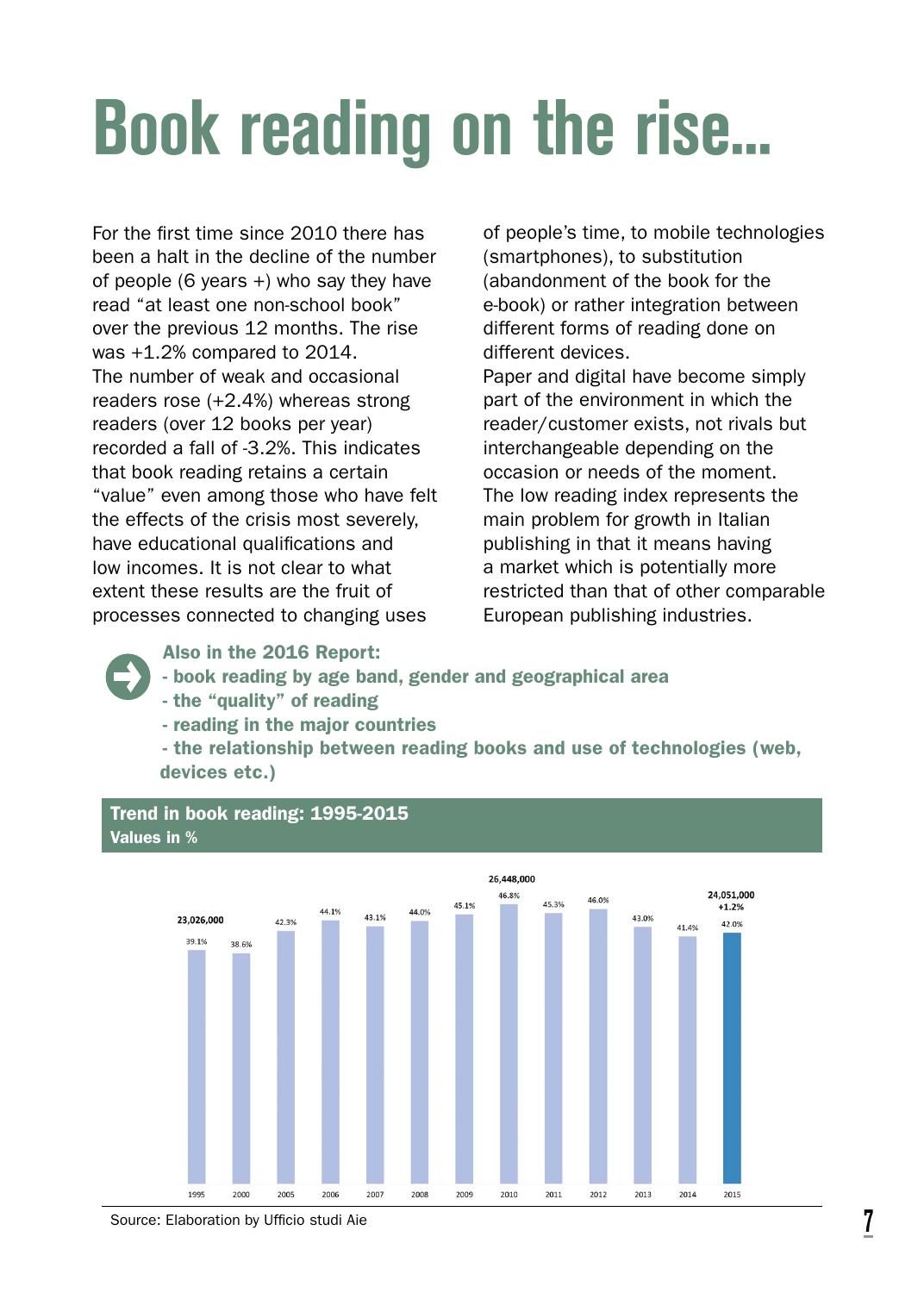### *...and e-books form part of the diet*

In 2015 almost 4.7 million people claim to have read at least one e-book in the last three months, 8.2% of the population (6 years +). In 2011 this figure was 2.3%. Nevertheless, after the early years

of strong growth, e-book reading shows signs of slowing down, although those who read a mixture of paper and digital represent about 20% of readers. Those who read only e-books are 4%.

#### Mix in forms of reading of books and e-books: 2014-2015 Values in % of the population 18+



#### \*Population 18+ Source: Ufficio studi Aie

#### Trends in e-book reading:\* 2013-2015 Values in numbers of people and % of the population



\* Reading of e-books in the last three months in the population 14+ Source: Elaboration by Ufficio studi Aie of data from Istat

Also in 2016 Report: - e-book reading by age band, gender and geographical area - genres and

average prices (at production and at sale)

- relationship between reading books and e-books - book reading and use of technologies (web, devices etc.)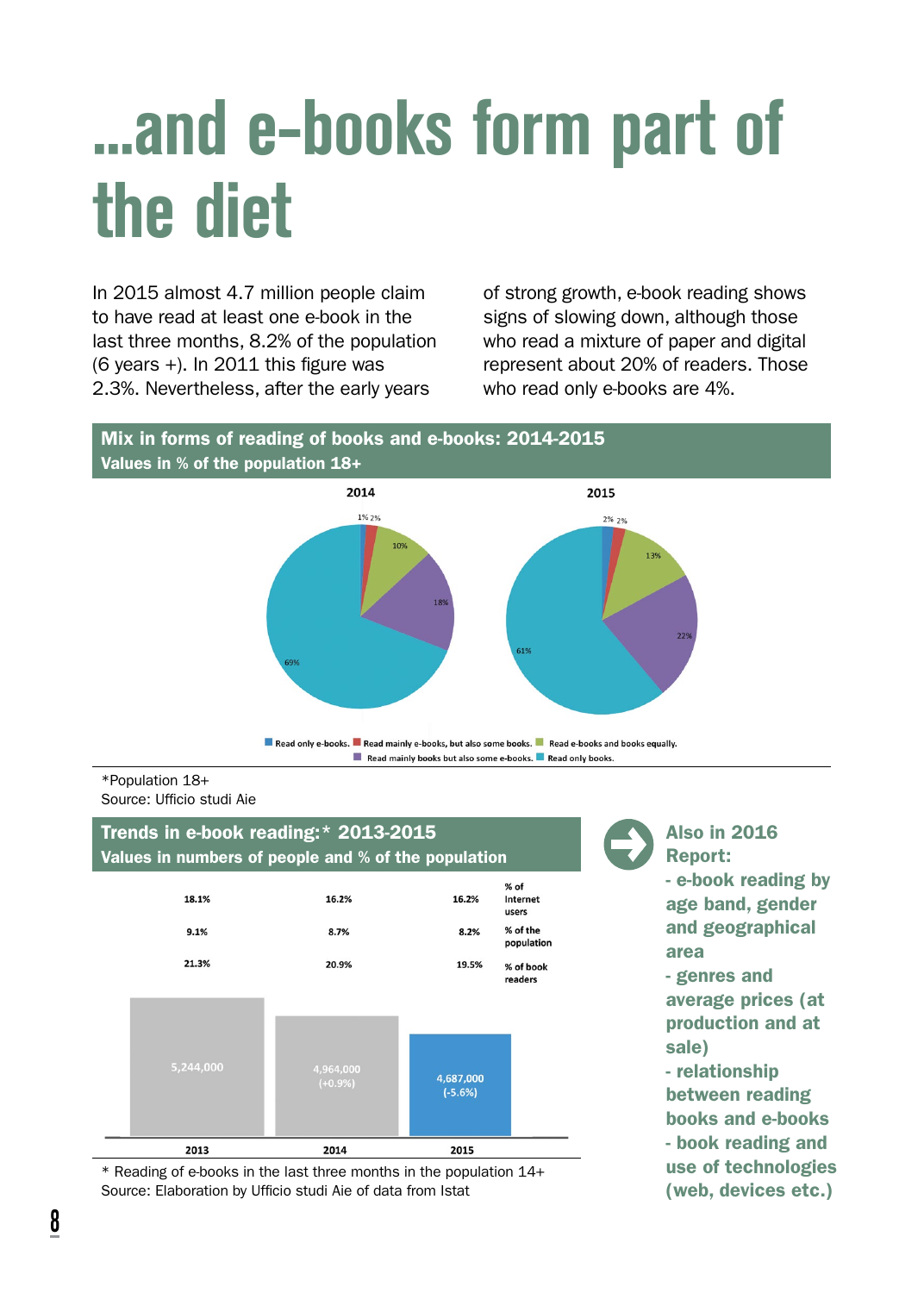# *The impact of technology*

| Italians and technologies                                                       |                  |
|---------------------------------------------------------------------------------|------------------|
| Users active over the month (,000)                                              | 42.000 (+2.2%)   |
| Users active over the average day (,000)                                        | 21.500           |
| Average time dedicated (hr:min:sec)                                             | $2:05:9(+65%)$   |
| Reasons for Internet access (,000 of people of over $3/14$ years): <sup>1</sup> |                  |
| Read newspaper / magazine / news websites                                       | 73.9% 17,485     |
| Read, buy, download e-books (+14)                                               | 19.8% (4,687)    |
| Watch TV programmes on the web                                                  | 31.7% (7,483)    |
| Watch films through streaming                                                   | 35.3% (8,349)    |
| Watch videos through streaming                                                  | 46.1% (10,905)   |
| Type of home connection (,000 of households): <sup>2</sup>                      |                  |
| <b>ADSL</b>                                                                     | 70.5% (11.4 MI)  |
| Mobile broadband, 3G, USB stick                                                 | 43.7% (7.1 MI)   |
| Traditional "dial up"                                                           | $3.1\%$ (0.6 MI) |

1 Istat, Households and technologies, 2015 (last three months among those who have used Internet) 2 Istat, Households and technologies, 2015; multiple answers

Value calculated only for those in employment Source: Elaboration by Ufficio studi Aie of data from Istat, Audiweb, Netcomm

Over the last decade, and with particular acceleration in the most recent years, the spread of digital technologies has become the means by which the publishing industry seeks opportunities to consolidate its market, to affirm its own brand, to entertain its customers and get to know them better (following an earlier phase in which this development was seen as a confrontation). Within the technological framework we can see a structural change in deepseated behavioural patterns which have been the basis for publishing and distribution so far. New tools (notebooks, tablets, e-readers, smartphones) place the "customer at the centre" of the process.

Customers can decide what to read, when to do it (thanks to the growth of mobile tools giving access to publishing content), how much to pay (paper or e-book) and where to buy.

In 2015 having Internet access anywhere and by any means reached 87.4% of the Italian population (Source: Audiweb, Nielsen).

This involves about 42 million people, of whom 21.5 million (36.3%) record an average daily access of 2 hours and 5 mins (+65%).

#### Also in 2016 Report:

- trends and development in web use by age bands - mobile access to publishing

content - the digital content market (books, b2b databases, mobile entertainment, news, advertising etc.)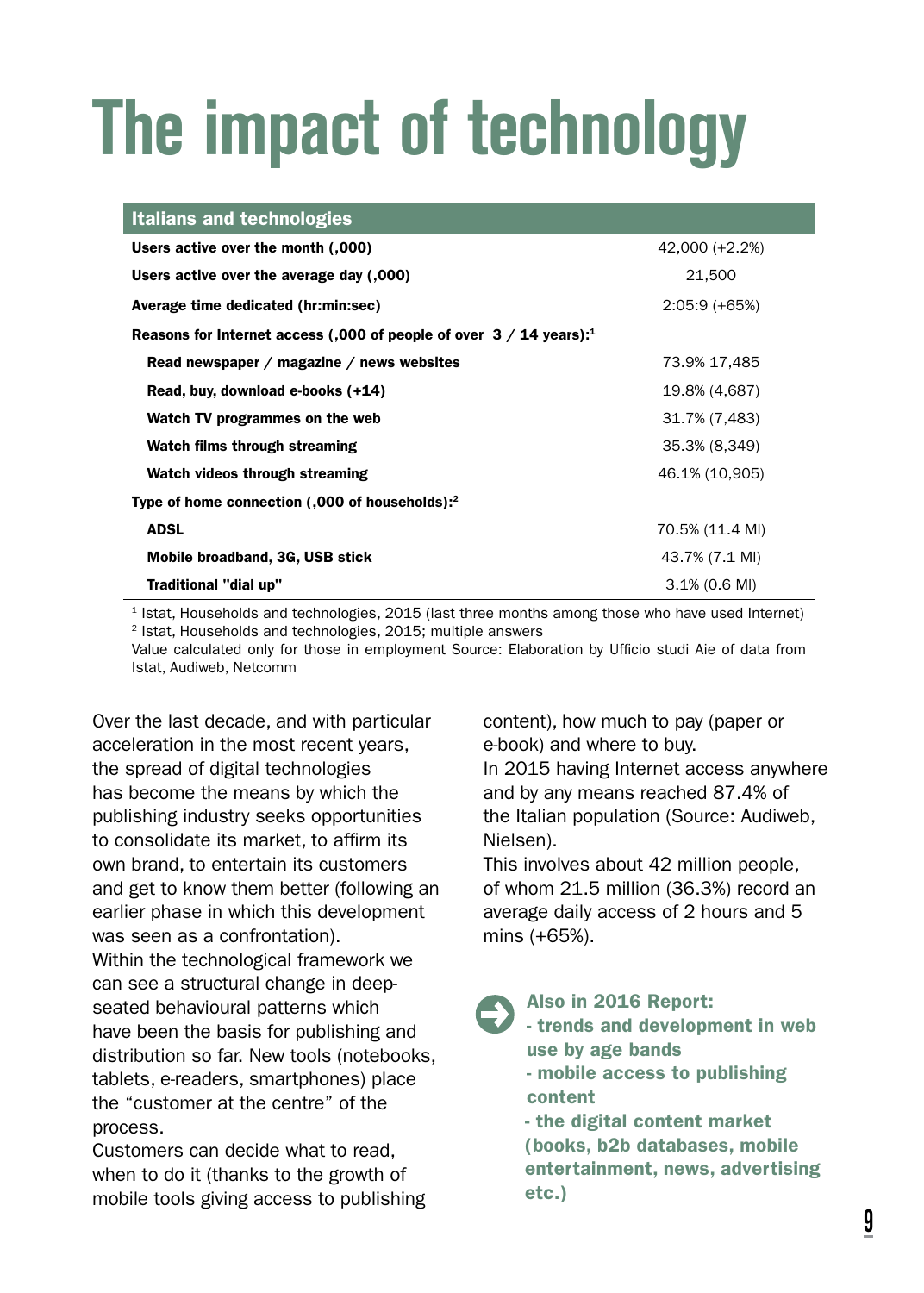# *Mobile technologies*

In 2015 Italians bought just over 1 million e-readers (-3.4% from 2014), 2.7 million tablets (-15.1%) and, above all, 16 million smartphones, many with screen sizes from 5" to 7" and thus with a sufficiently improved range of functions

and portability to become the device of choice for seeking information, news and services. And recently also e-books. Expenditure by Italians on e-readers in 2014 amounted to 99.8 million euros, a fall in value of -3.4%.

| E-readers and tablets bought, expenditure and stock in use |                    |  |
|------------------------------------------------------------|--------------------|--|
| <b>E-readers bought</b>                                    | $1.005.000(-3.4%)$ |  |
| Expenditure on e-readers (millions of euros)               | $99.8(-3.1%)$      |  |
| <b>Tablets bought</b>                                      | 2.650.000 (-15.1%) |  |
| Expenditure on tablets (millions of euros)                 | 821.5 (-16.6%)     |  |
| Total stock in use (estimate):                             |                    |  |
| <b>E-readers</b>                                           | 3.480.000          |  |
| Tablets                                                    | 11,682,000         |  |

Source: Processing of Assinform data by the Italian Publishers Association Research Department



- Italians and the web
- device market by unit sales and value
- trends and development in use of PCs and mobile devices among Italians
- technologies and purchasing behaviour, information, sharing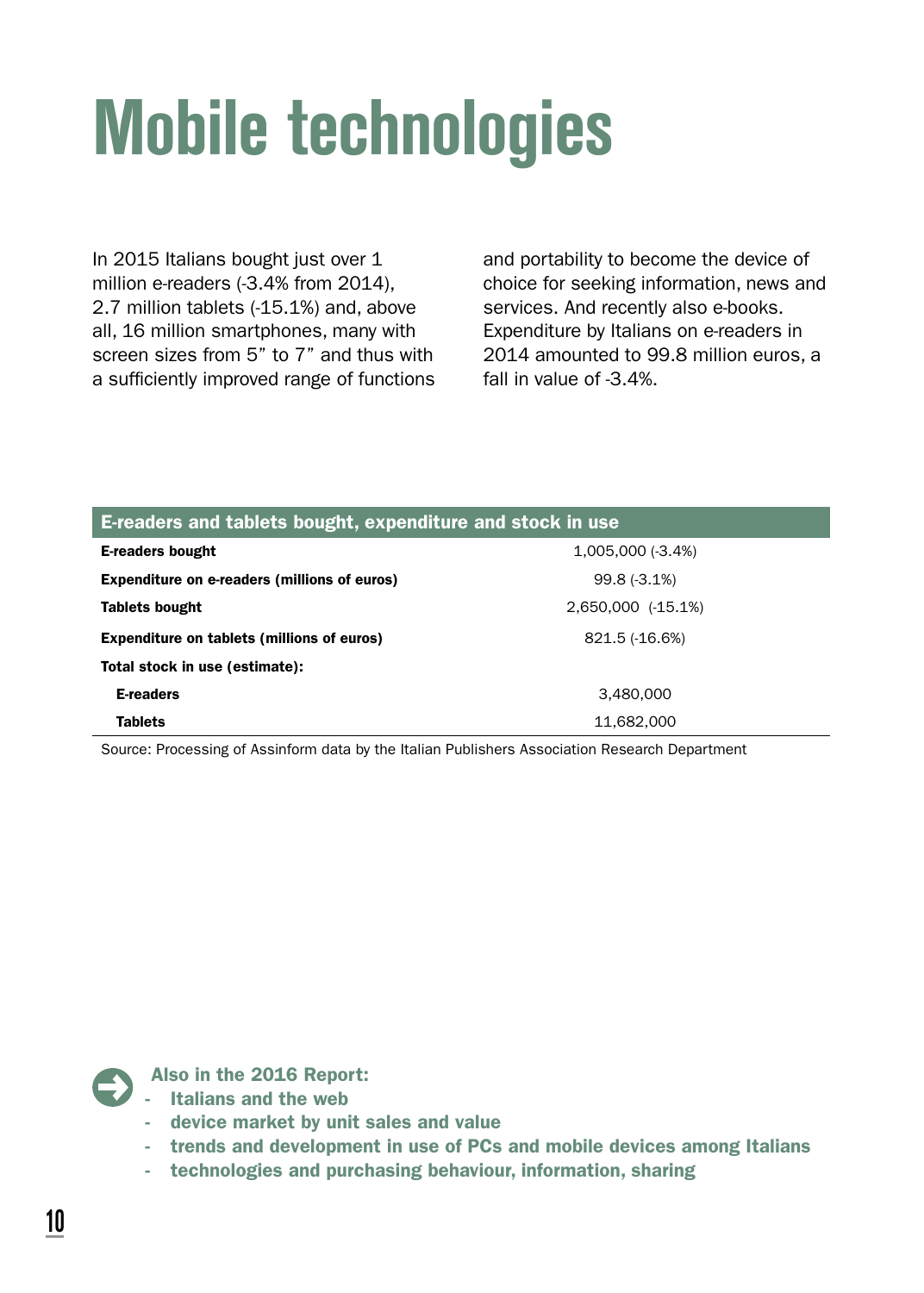# *2015: return to growth*

In 2015 the publishing industry achieved a turnover of 2.530 billion euros (excluding second-hand and non-book products), a very slight increase of +0.2% (-2.2% in 2014 and -6.8% in 2013). If we include "market peripherals": second-hand books, remainders and non-book products, the total value of the sector rises to 2.679 billion. These

products are an important, and growing, element in the economic balance of sales channels (and primarily bookshops), with growth of +0.5% (-3.9% in 2014 and -6.9% in 2013).

Also significant, and indeed growing, is the value of book sales at newsstands as "attachments" to newspapers and magazines: about 43 million euros.





Source: Elaboration by Ufficio studi Aie



- trade channels by copies and value
- the market for children's and educational books and other genres
- sales of publishing rights
- market shares of leading publishing groups in trade channels
- international markets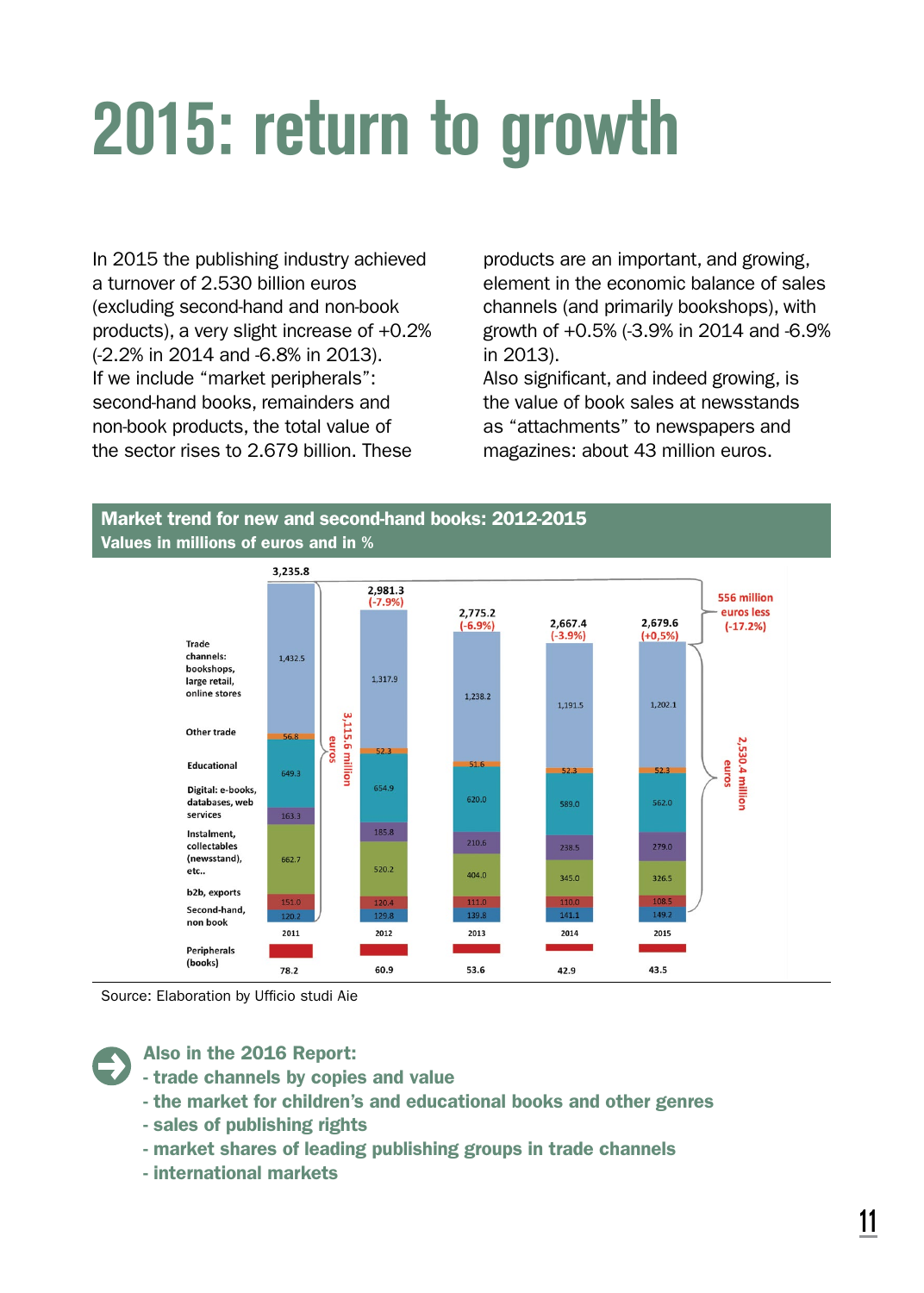### *The market for e-books and digital publishing*

It is estimated that the e-book market in 2015 achieved a market share (trade) of 4.2% (other estimates put it at 70 million, 5.8%). These values are close to those of the major European publishing industries (excluding the UK) and show a process of much more rapid growth than that achieved by e-commerce for the physical book.

| The e-book market: 2011-2015<br>Values in millions of euros and in % |         |          |          |          |           |
|----------------------------------------------------------------------|---------|----------|----------|----------|-----------|
|                                                                      | 2011    | 2012     | 2013     | 2014     | 2015      |
| E-book                                                               | 12.6    | 23.8     | 32.1     | 40.5     | 51.0      |
| Δ%                                                                   |         | $+88.9%$ | $+34.9%$ | $+26.1%$ | $+25.9%$  |
| Trade channels <sup>1</sup>                                          | 1.489.7 | 1.318.0  | 1.238.2  | 1.191.6  | 1.202.087 |
| Δ%                                                                   |         | $-11.5%$ | $-6.1%$  | $-3.8%$  | $+0.8%$   |
| % e-book/trade                                                       | 0.8%    | 1.7%     | 2.8%     | 3.4%     | 4.2%      |

<sup>1</sup> Nielsen includes in this definition bookstores, mass distribution and online stores Source: Elaboration by Ufficio studi Aie

Digital (e-books + web services to businesses and professionals) was worth 279 million euros in 2015 (+16.9%), 11% of the market (excluding secondhand). In 2010 it represented 6.5%.

#### Estimate of e-book copies downloaded: $1$ 2012-2015

Values in numbers of purchasers and in %



Also in the 2016 Report: - trends in e-book production and titles on sale - types of book published and

- average prices - reading and purchasing of
- e-books
- readers of e-books and readers of books

<sup>1</sup> The estimate includes free copies.

Source: Elaboration by Ufficio studi Aie and estimates based on data from Assinform - Netcomm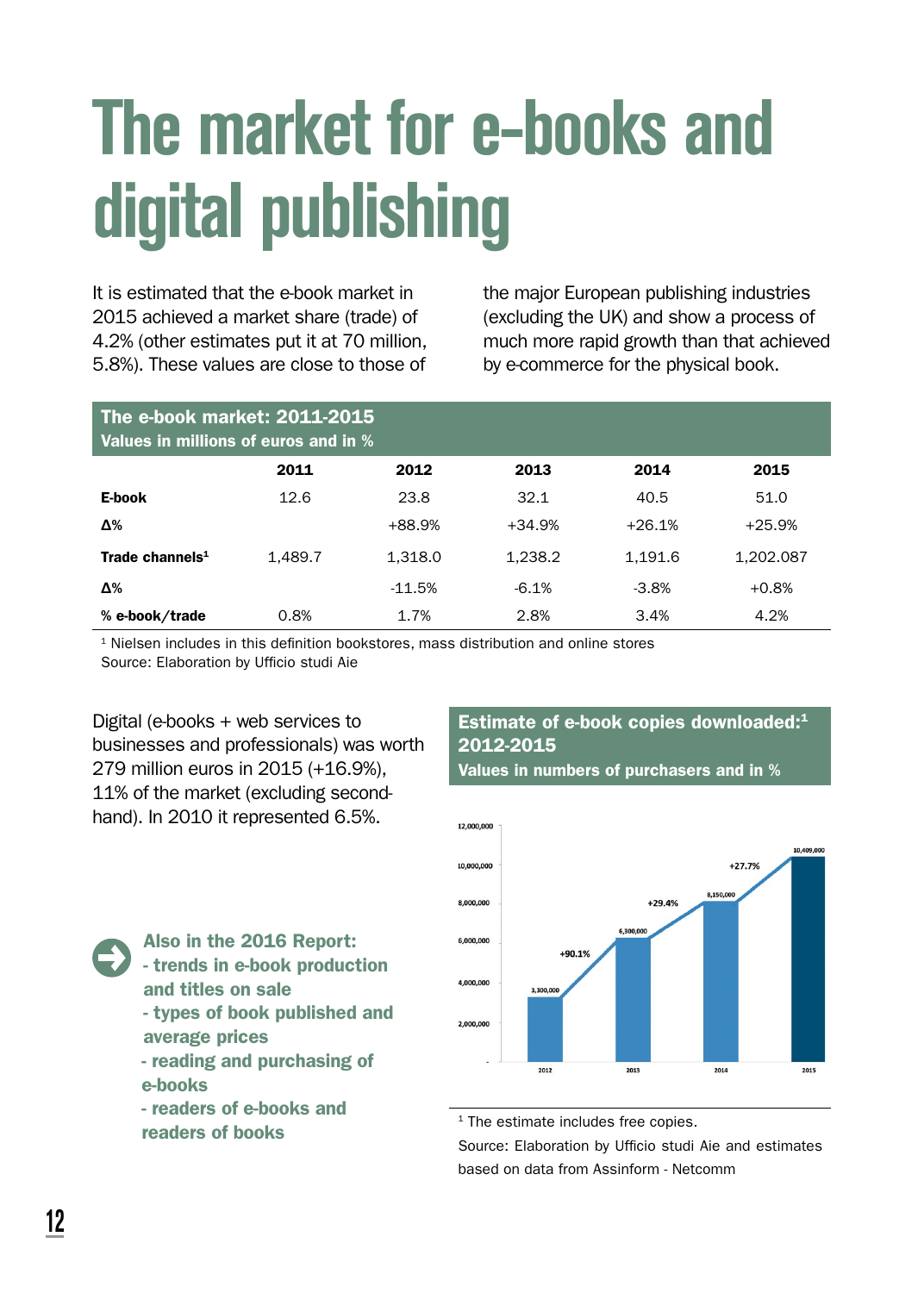# *How sales channels are changing*

Sales channels too are undergoing transformation and resizing of no less importance. This concerns primarily their relative weight, i.e. the market share which they hold, but also the sales formulas by means of which they approach their customers (for example, the arrival en masse of non-book products and food as goods for sale or as services). We can see a loss of market share by physical bookshops, down from 79% in

2007 to the present 72.2%. While it is true that the bookshop remains the main channel through which publishers reach their customers, new formulas of online commerce have eroded significant market share and made these clients accustomed to new ways of buying. Online bookstores are growing: from 3.5% in 2008 to the current 13.9%, as much as large-scale retail.



Source: Elaboration by Ufficio studi Aie

- transformation in number of sales outlets and growth of franchising
- reorganization of sales outlets: assortment, services, sales formats
- additional goods on sale: second-hand, remainders, stationery, devices, food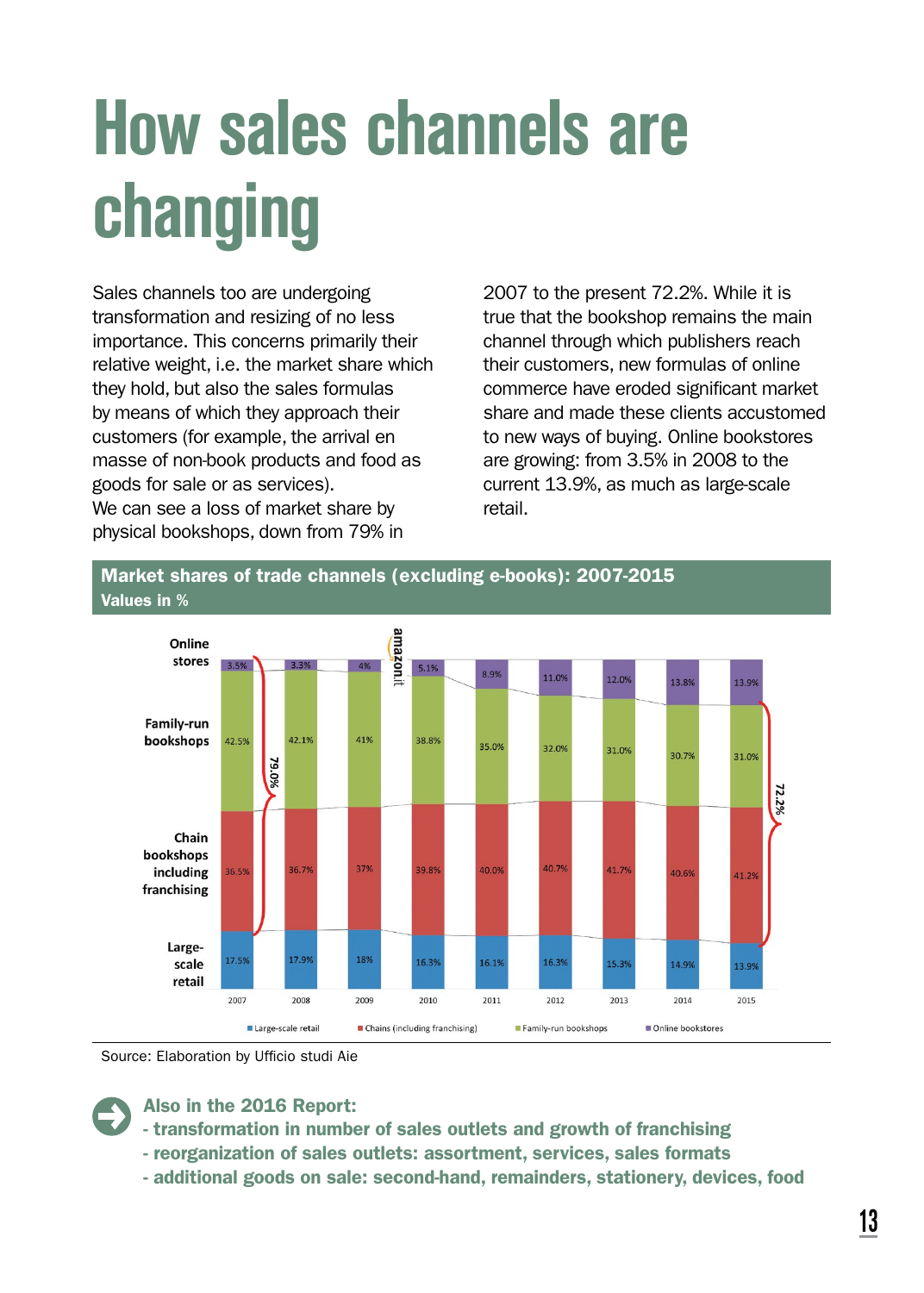### *Growth continues in 2016, but remains weak*

Looking just at trade channel statistics, two things are confirmed in the first half of 2016. While market recovery continues, its extreme weakness means that this is limited to just  $+0.2%$ (although this could rise to +0.5% / 0.6% if trade channels not monitored by research institutes are also included).

The weakness in growth is due in large part to a background economic environment showing little that is positive and which translates into recovery difficulties for consumers in all sectors.

#### Trend in trade channels by value in first half of year:\* 2014-2016 Values in millions of euros and in %



\*Excluding sales of educational and school books, databases and web services, instalment sales, b2b sales, book exports.

Source: Elaboration by Ufficio studi Aie of data from Nielsen

#### Also in the 2016 Report:

- comparison with leading international publishing industries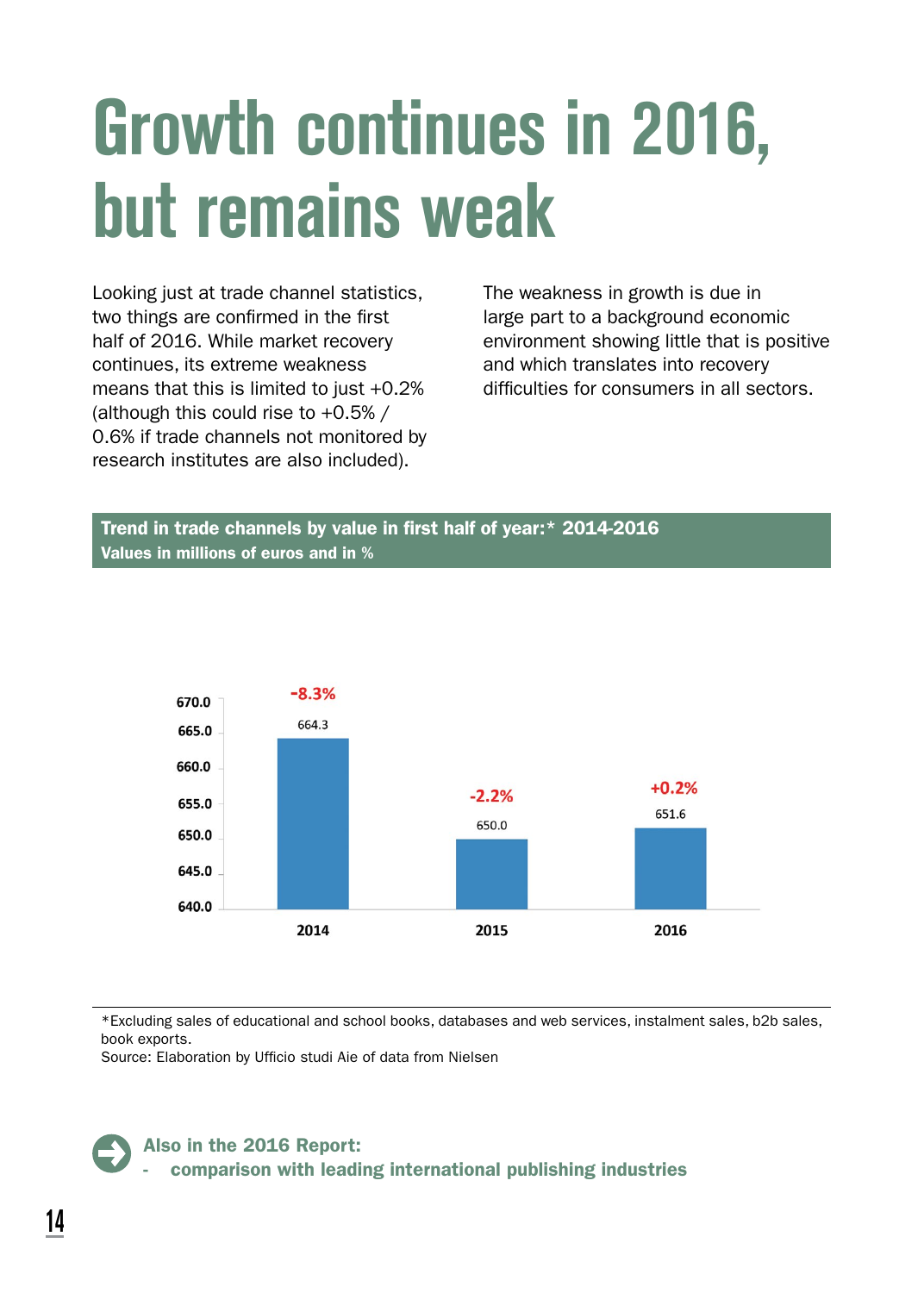# Our instant e-books

| $\alpha$     | Amazon, Apple, B&N, Kobo. Il periodo dei regni combattenti<br>E. Molinari, Ediser, 2012                                                            |  |  |  |  |
|--------------|----------------------------------------------------------------------------------------------------------------------------------------------------|--|--|--|--|
| β            | Leggere in futuro. Rapporto sull'editoria per ragazzi 2013<br>G. Peresson - L. Biava - E. Vergine, Ediser, 2013                                    |  |  |  |  |
| γ            | La costellazione dei buchi neri. Rapporto sulle biblioteche scolastiche in<br>Italia 2013<br>G. Peresson - D. Ferrando - E. Molinari, Ediser, 2013 |  |  |  |  |
| δ            | Prospettiva self publishing. Autori, piattaforme e lettori dell'editoria 2.0<br>G. Peresson - L. Biava - E. Molinari, Ediser, 2013                 |  |  |  |  |
| 3            | Il ritratto dell'arte. Rapporto sull'editoria d'arte 2013<br>G. Peresson, Ediser, 2013                                                             |  |  |  |  |
| ζ            | Romanzi disegnati. Rapporto sul graphic novel 2013<br>G. Peresson - E. Vergine, Ediser, 2013                                                       |  |  |  |  |
| η            | Le librerie dalle sette vite<br>G. Peresson, Ediser, 2014                                                                                          |  |  |  |  |
| $\theta$     | Stili di studio degli universitari italiani tra carta e digitale<br>M. Micheli, Ediser, 2014                                                       |  |  |  |  |
| $\mathbf{L}$ | Le voci dell'arte. Rapporto sull'editoria d'arte 2014<br>AA. VV., Ediser, 2014                                                                     |  |  |  |  |
| К            | Le isole dei pirati. Mappa ragionara della pirateria e dei suoi modelli di business<br>R. Esposito, Ediser, 2014                                   |  |  |  |  |
| λ            | I social salveranno la libreria? 21 buone idee per i librai di oggi (e di domani)<br>E. Molinari, Ediser, 2015                                     |  |  |  |  |
| μ            | Il <dato> è tratto. Guida all'uso dei metadati per l'editoria<br/>A. Lionetti, Ediser, 2015</dato>                                                 |  |  |  |  |
| v            | Lo specchio capovolto. Rapporto sull'editoria per ragazzi 2016<br>P. Baccalario - G. Peresson, Ediser, 2016                                        |  |  |  |  |